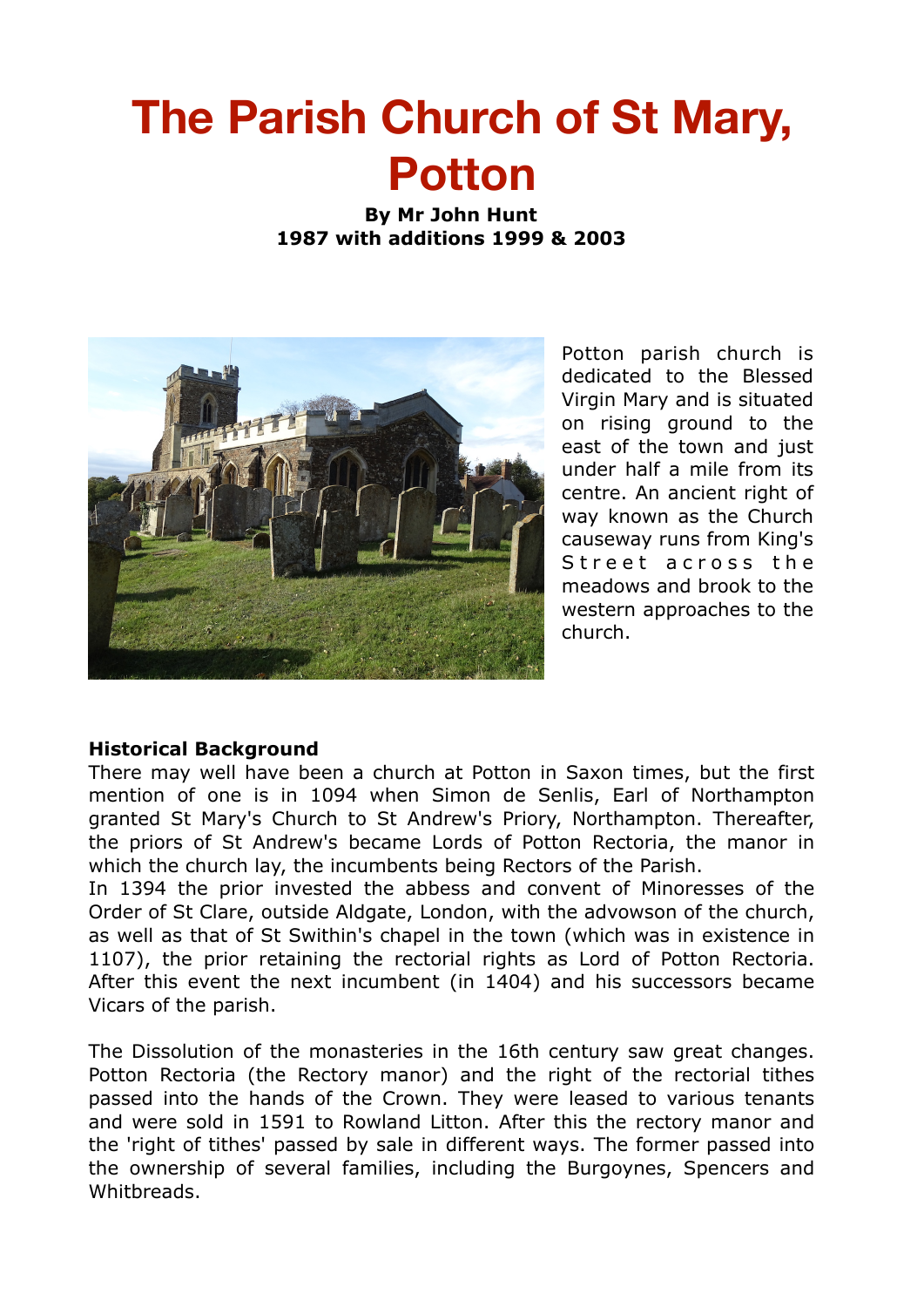In 1917 Samuel Howard Whitbread sold all his manor lands in Potton at auction. The right of the rectorial tithes also passed through several hands and in 1698 it was purchased by Thaxted parish in Essex under a decree in Chancery and in pursuance of the will of William Lord Maynard. Trustees were appointed as 'rectors impropriate' (or lay rectors) who were, and still are, responsible for the upkeep of the fabric of the chancel of the church (a duty that may lapse if an Act of Parliament is passed to abolish lay rectorships). The advowson or right of presentation of the incumbent also passed to the Crown at the Dissolution and was retained. It is presently exercised by the Lord Chancellor as representative of the Crown.

The tithes, both rectorial and vicarial, were exchanged for allotments of land by an Act of Parliament in 1815. Tithe Farm (the allotment granted to the rectors impropriate) and Vicarage Farm (the vicar's allotment) were the main acreages that followed this exchange, both having been subsequently sold off.

In October 1916 the vicar of Potton, The Rev R S Bagshaw was instituted at Cockayne Hatley as Rector, with dispensation to hold Potton Vicarage with Cockayne Rectory. In February 1931 the two beneficiaries were permanently united. In March 1973 the United Benefice was joined by Sutton, the incumbent thereafter becoming rector of the united benefices of Potton with Sutton and Cockayne Hatley.

# **The Church**

The Church today consists of a chancel with adjacent south chapel (the latter now part sacristy and part organ chamber), nave, north and south aisles, north transept (Lady chapel) north porch with room above and tower. The earliest parts can be dated to the first half of the 13th century. These comprise parts of the north and east walls of the chancel, the north transept and the wall supporting the chancel arch. The north and south aisles with their arcades, and the nave are early 14th century. The north porch and tower are 15th century as are also parts of the chancel north wall, and were probably built when the old north vestry (now demolished) was added. The south chapel with its arcade is early 16th century (probably around 1500). The font is plain and appears to be very old, but has not been dated with certainty. In August 2002 the font was moved from the tower arch, where it had been since Victorian times, and placed under the 1994 "900 years window".

# **The Chancel**

The east window has three lights (replacing an earlier one of two lights). The stained glass depicts the Last Supper and was placed there in 1888.

The oak reredos was erected in 1907 and the carved angels were added a few years later.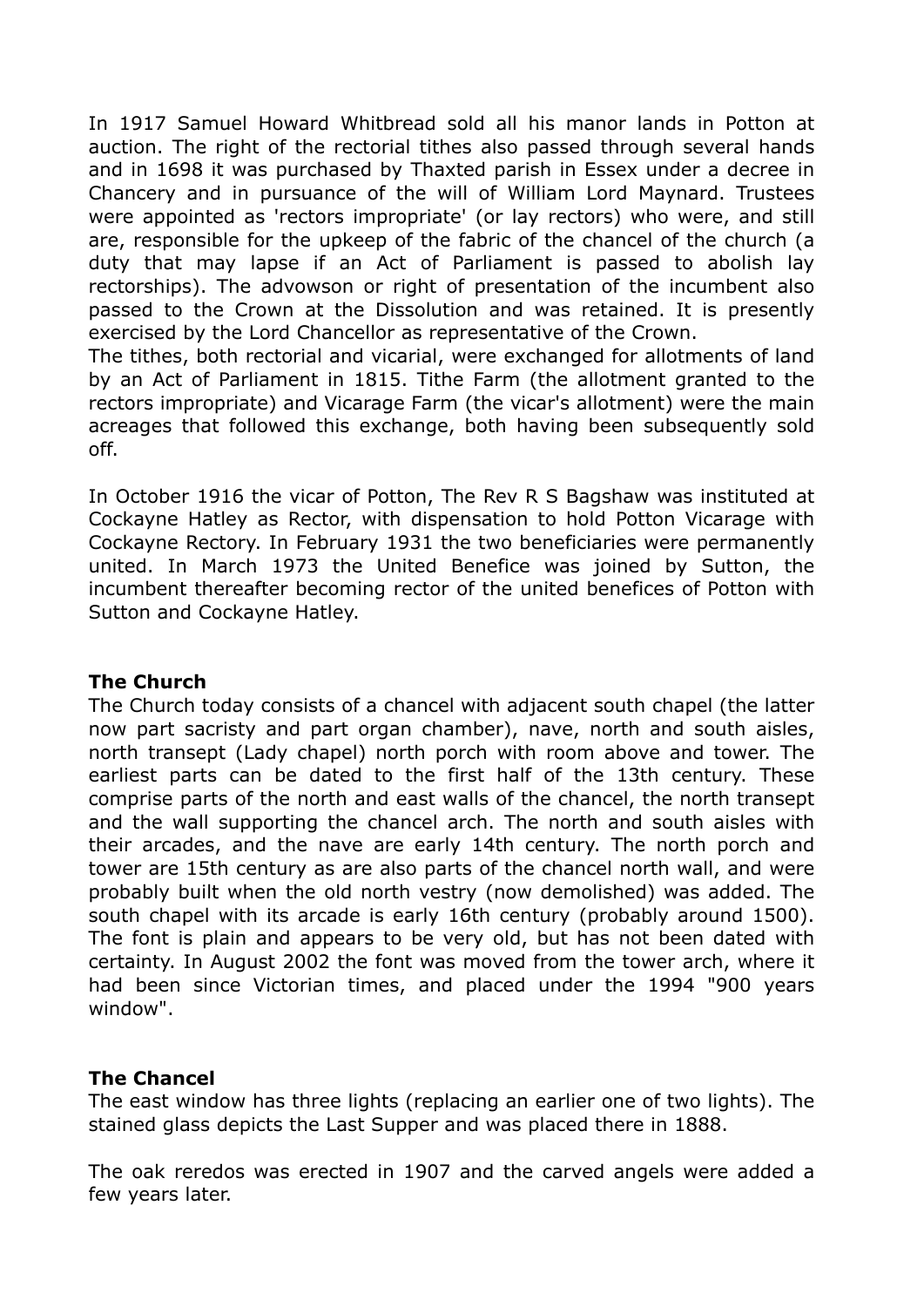On the south east corner there is a fragment of a piscina, clearly not in its original position.

The oak screen and sedilia on the south side were in position in 1899, as also were the main choir stalls, the front stalls being put there in 1902.

The arcade that separates the chancel from the south chapel has two bays, and at the western end is a small angled window which, before the south chapel was built, gave light to the seats backing onto the rood screen. A similar window, serving the same purpose is at the opposite side.

The organ is situated beneath the western arch of the south arcade and was installed in 1893. It replaced the old instrument which was positioned beneath the tower arch at the west end of the nave.

The windows in the north chancel wall are of different dates. That at the eastern end in early 15th century and has three lights. Its sill has been heightened, presumably to rise above the roof of the old north vestry that was built against the outside wall and was demolished about 1500.

A doorway and a piscina on the outside of the chancel wall are other reminders of this old vestry. Just to the left of this doorway is another (now blocked up on the outside) which is slanted, probably to clear the west wall of the old vestry. A small lancet window of 13th century date is part of the earlier fabric and is situated above the door leading to the old vestry. To its left is another large window of three lights, the coloured glass depicting two scenes of Our Lord with Mary and Martha. To the left of this window is a small cinquefoil single light which, like the one opposite, threw light on the seats backing the old rood screen.

The oak screen beneath the chancel arch was erected in 1921. Two pairs of medieval 'misericord' oak seats back onto the screen, one pair on each side and facing the choir. They serve as clergy stalls.

#### **The South Chapel**

The chapel and arcade were built about 1500. The eastern half now serves as a sacristy, the remaining area is almost wholly occupied by the organ chamber. There is a doorway of more recent date on the south wall.

The three windows have cinquefoil lights, the one on the east wall has glass which contains a central panel depicting Our Lord breaking bread with two disciples on the road to Emmaus. Portraits and photographs of past Vicars are displayed on the walls of the sacristy.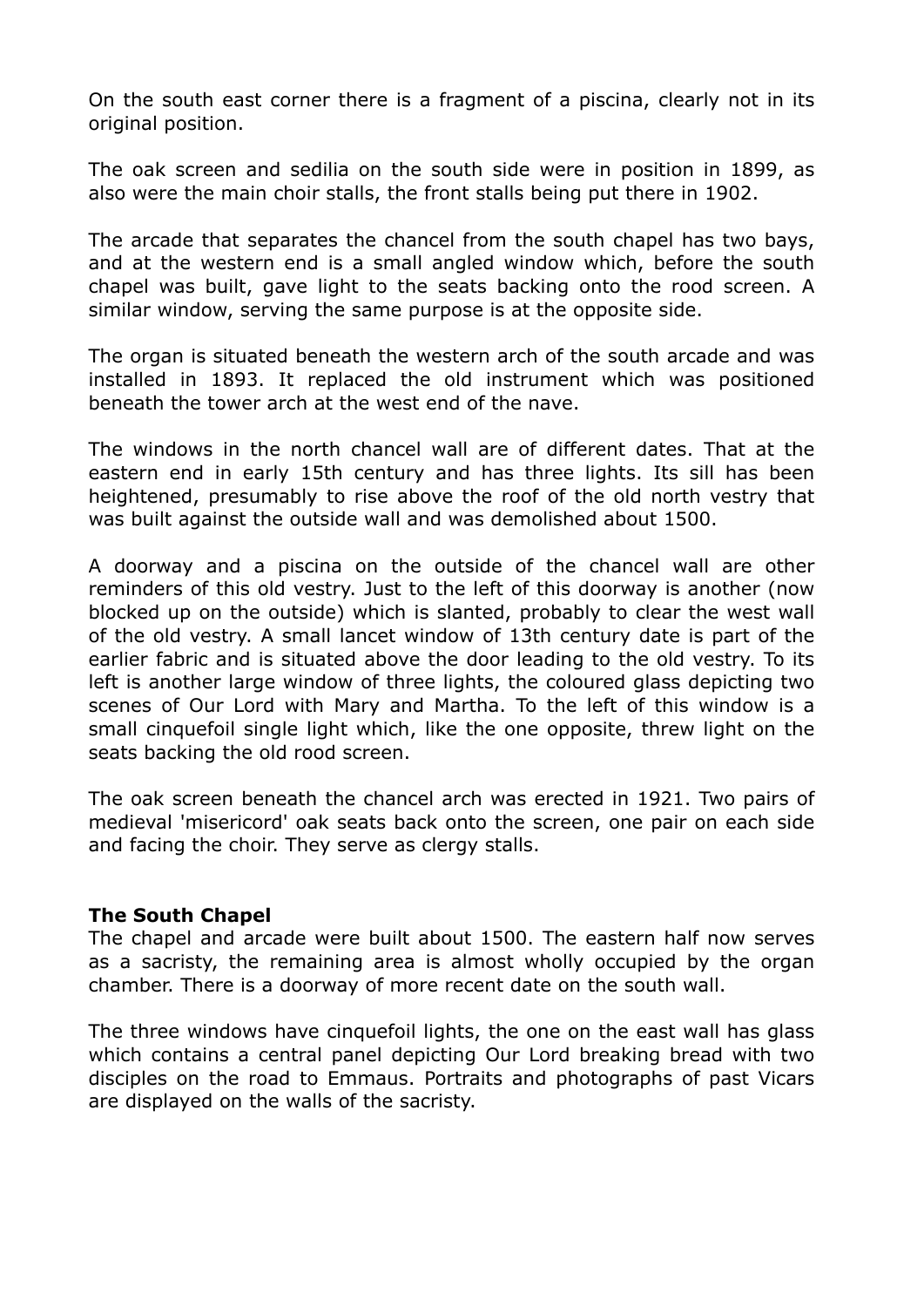# **The Nave and Aisles**

The nave has five bays and is early 14th century and contemporary with the north and south aisles. The clerestory has five square headed windows on each side.

The south arcade can be dated to about 1310 and has piers of four engaged shafts and pointed arches. The north arcade, dated about 1300, has four octagonal piers and also has pointed arches.

The chancel arch is the full width of the nave. The entrance to the medieval rood is high up on the north side of the nave near to the chancel arch. The north aisle has three windows on the north side and one at the west end. Where not modernised they are of 15th century date. The doorway leading to the north porch is 14th century. Another door (now blocked) once provided an entrance into the church from the bottom of the stairway in the north porch. The names of Rectors and Vicars of Potton (from 1202) are displayed on panels adjacent to this blocked doorway. The arch between the aisle and the north transept is of more recent date. The south aisle has three windows on the south side of 15th century date and one at the west end of later date. The doorway in the south wall used to lead into the south porch which was removed in 1848. The western end of this aisle is now used as the choir vestry. The window at the eastern end of the south wall has stained glass in three panels and depicts (left to right) the Nativity, the Crucifixion and the Risen Christ with St Mary Magdalene in the garden of Gethsemany. Bronze plaques recording the names of those Potton men who gave their lives in the two World Wars are placed on the south wall and to the left of the doorway. Between this doorway and the memorial plaques is the radiantly coloured stained glass window, designed for 1994 by Mr Carl Russell, commemorating the 900th anniversary of the church. It shows the Holy Spirit in the form of a dove flying from the sun with it's golden shafts. There are four angels' trumpets heralding the joy of Pentecost.

# **The North Transept (Lady Chapel)**

Part of the walls and a few other features may be dated to the first half of the 13th century. The window in the north wall, of three panels, is relatively modern, its stained glass depicting the Samaritan woman at the well (left), Our Lord seated (centre) and a lady with a pitcher and a boy with a staff and flagon (right). The window in the east wall is 15th century and has clear glass. A stairway closed by a door with 'V.R. 1837' written in studs, on the south east side leads to the ancient rood. Memorials to departed members of the parish are placed on the walls of the transept. A burial vault exists beneath.

#### **The North Porch**

The porch is of 15th century date and has entrances to the outside on the west and north sides. A lozenge shaped stone panel, with indents for a brass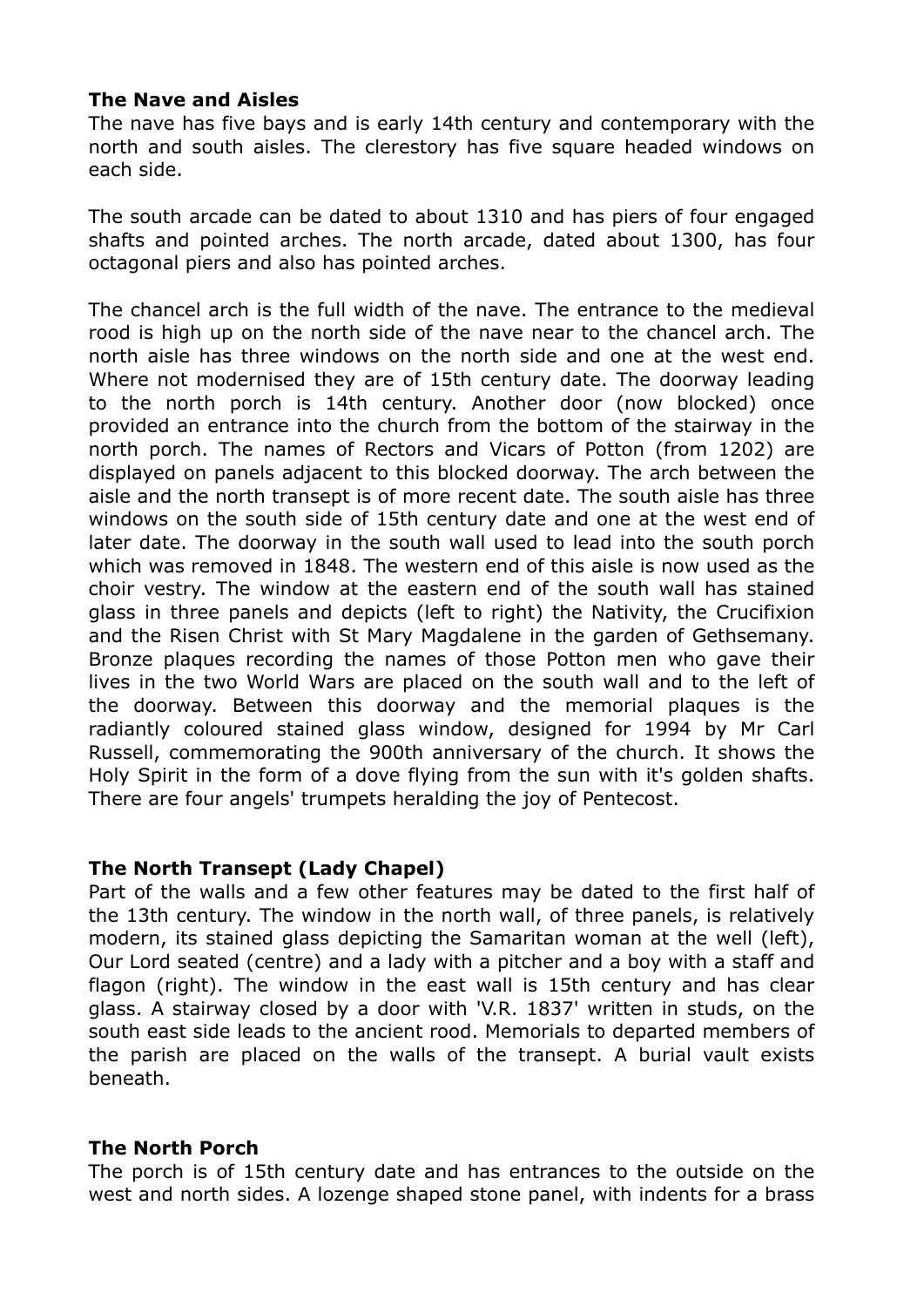(now lost), is fixed to the east wall. It represents a memorial to a priest. The stairway in the south east corner leads to an upper chamber which may have been used as living quarters by a visiting or assistant priest. The chamber contains square headed windows on two sides.

#### **The Tower and Belfry**

The tower is 15th century and has four stages and an embattled parapet. The stairway is in the north east comer with access from the bell ringing chamber. On the walls of the chamber are panels; those on the south and west recording benefactors and their benefactions. The earliest benefactions go back to 1558. Other panels on the west and north walls record the provision, in 1838, of increased seating accommodation in the church to 984 persons, various feats of bell ringing, and one recording the re-tuning and re-hanging of the bells in 1982. There are six bells, the two earliest being cast (or recast) in 1706. In 1982 the bells were taken down and re-tuned at the Whitechapel Foundry, London. At the same time the intermediate floor was cleared of rubble, dust and pigeon droppings and rotten timbers replaced.

# **The Churchyard**

The burial ground surrounds the church. It was enlarged in 1842. Some of the grave stones (though not always in their original positions) are those of benefactors to the church and can be seen. The oldest is that of John Snitch who died on 12th June 1687. Many of the older stones, particularly those of the 17th and 18th centuries, have partly sunk into the ground and their inscriptions are thus only partly visible. In 1879 burials were discontinued in the old part of the churchyard, and in May 1882 the whole churchyard was closed to burials except for a few vaults and walled or fenced graves.

Thereafter all burials have been made at the town cemetery in Sandy Road which opened in 1882. A record of all known burials in the churchyard has been compiled by the Potton History Society.

The Churchyard is the responsibility of the Town Council. They undertook a major restoration of the boundary wall in 2003.

#### **Parish Registers and Records**

The church registers begin in 1614 and the bishops' transcripts in 1602. The register books to 1812 are deposited at the County Record Office at Bedford. The registers have been published from, 1602 - 1812 in the Bedfordshire Parish Register Series, Volumes 61 and 62. Many of the old churchwardens' books have not survived the passage of time. The earliest extant records, the Overseers of the Poor Account, start in may 1638 and have been published in Bedfordshire Notes and Queries, Volume III, page 272.